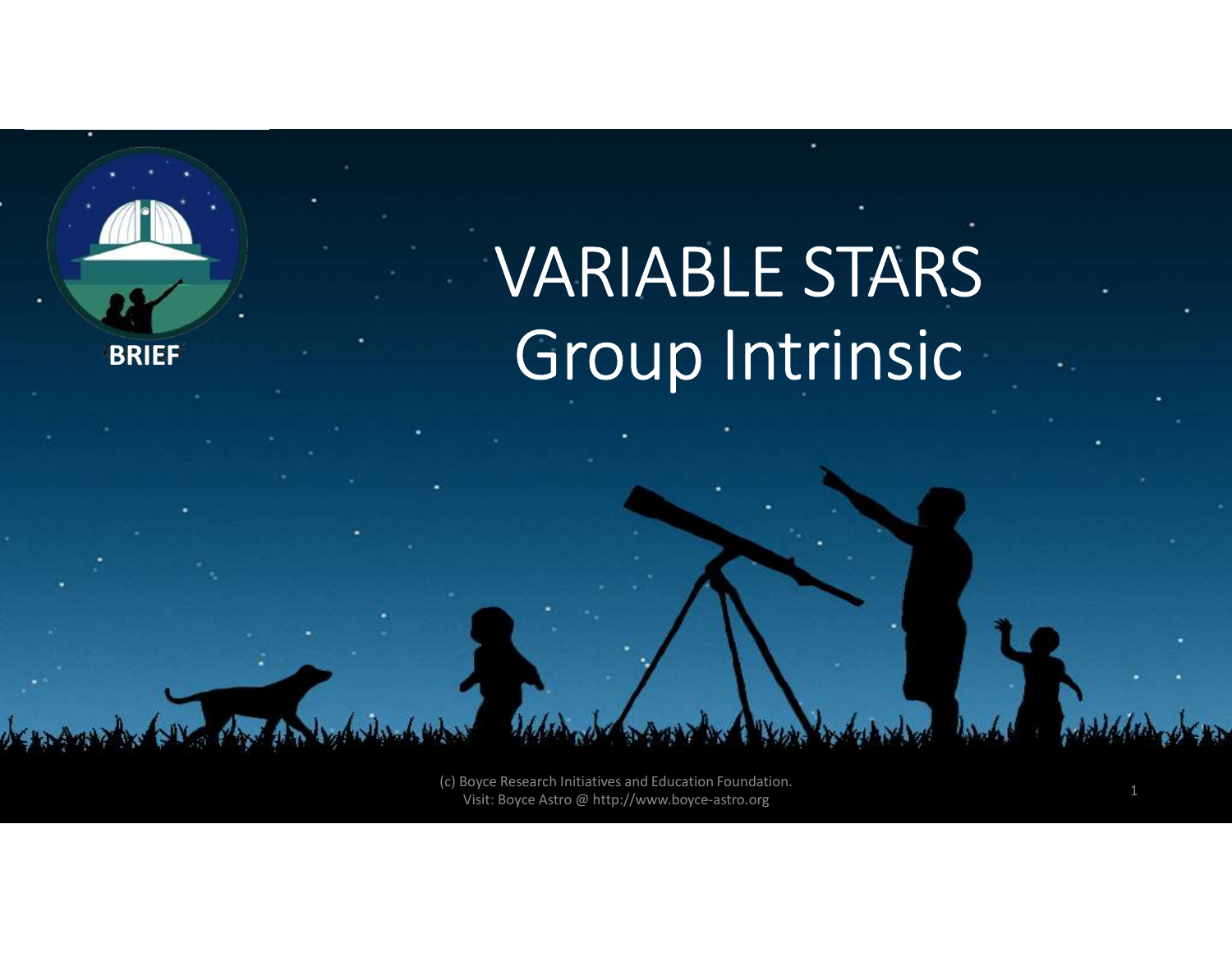

VARIABLE STARS - Class Intrinsic

#### **Overview**

The group of Intrinsic variable stars covers most of the variable star classes: Eruptive, Cataclysmic, and Pulsation.

This group of stars is classified based on internal stellar structure causing the changes to the star, and thus the variability to their flux.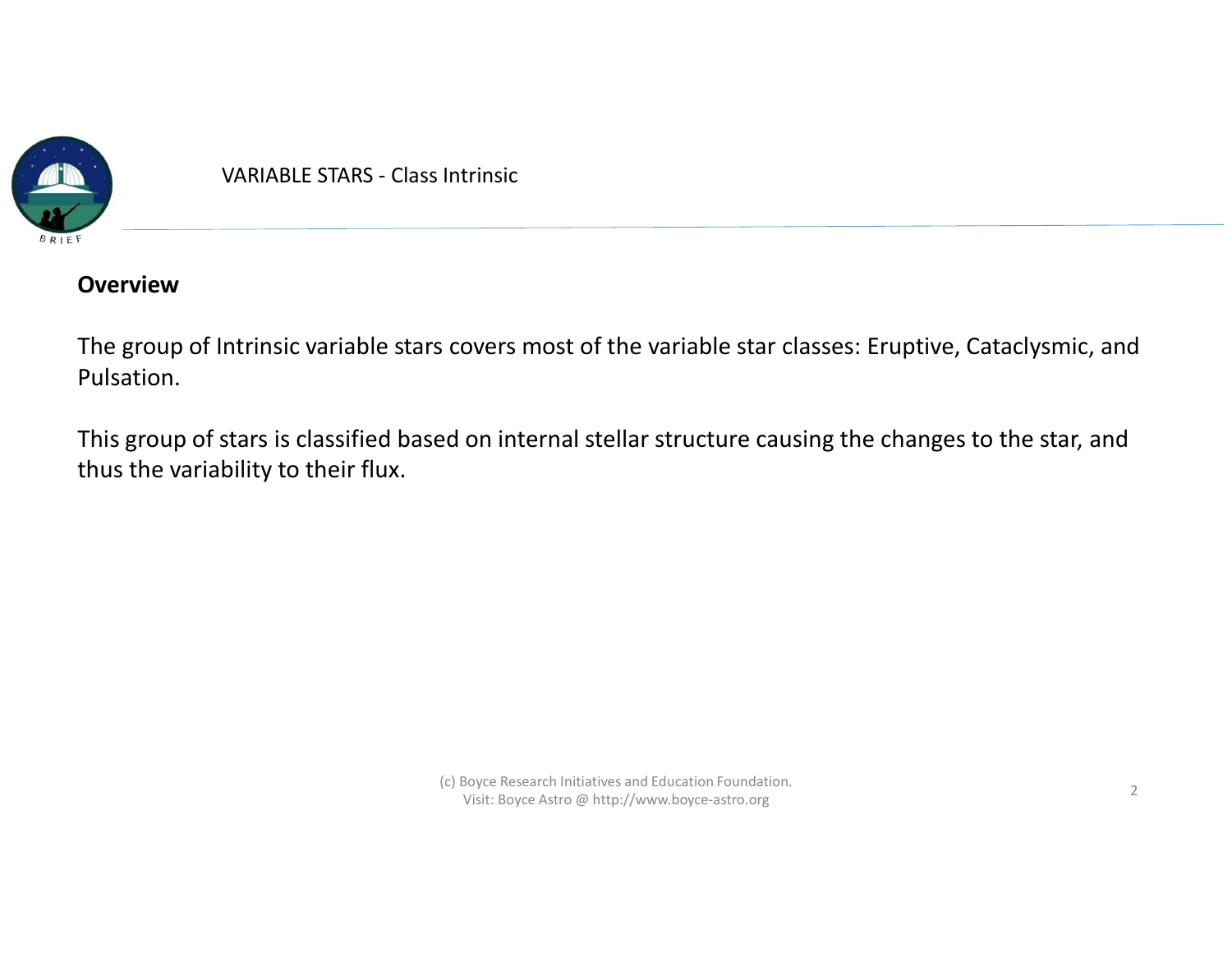

#### Pulsating Variable Stars

Pulsating variables change brightness because they change their size and/or shape. In essence, the whole star is actually "vibrating."

Most of them simply expand and contract repeatedly, swelling and shrinking in a continuing cycle of size changes; this is known as the fundamental mode of pulsation.

Others change not only their size, but the internal arrangement of material within the star as well.

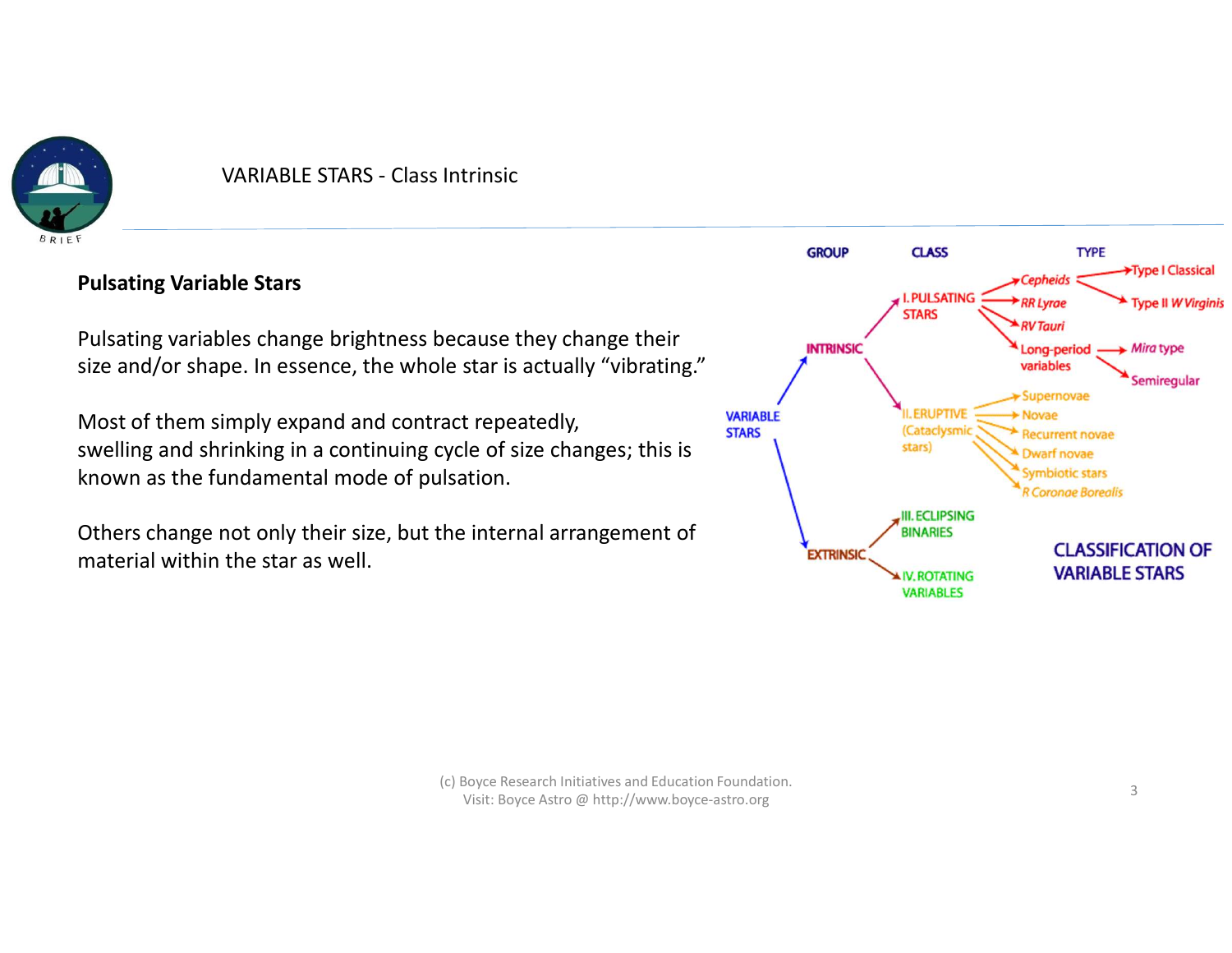

# Cepheid Variables

The variation in the luminosity of Cepheid stars results from the fact that<br>they pulsate in and out with an outer envelope radius that can vary by as<br>much as 10 or 20 percent.<br>This variation is directly tied to its period they pulsate in and out with an outer envelope radius that can vary by as much as 10 or 20 percent.

This variation is directly tied to its period: The Period-Luminosity relation. This is useful because it lets you measure the distance to Cepheids which are quite far away and they can be seen to large distances. The variation in the iuminosity of Cepheid stars results from the fact that<br>they pulsate in and out with an outer envelope radius that can vary by as<br>much as 10 or 20 percent.<br>This variation is directly tied to its period:

They have a regular light curve shape showing a fairly rapid brightening, followed by a slower fall-off.

Periods range from 1-50 days and the brightness varies by 0.3-2.5 magnitudes.

There are in fact, 2 types of cepheids, classical cepheids (young super-giant

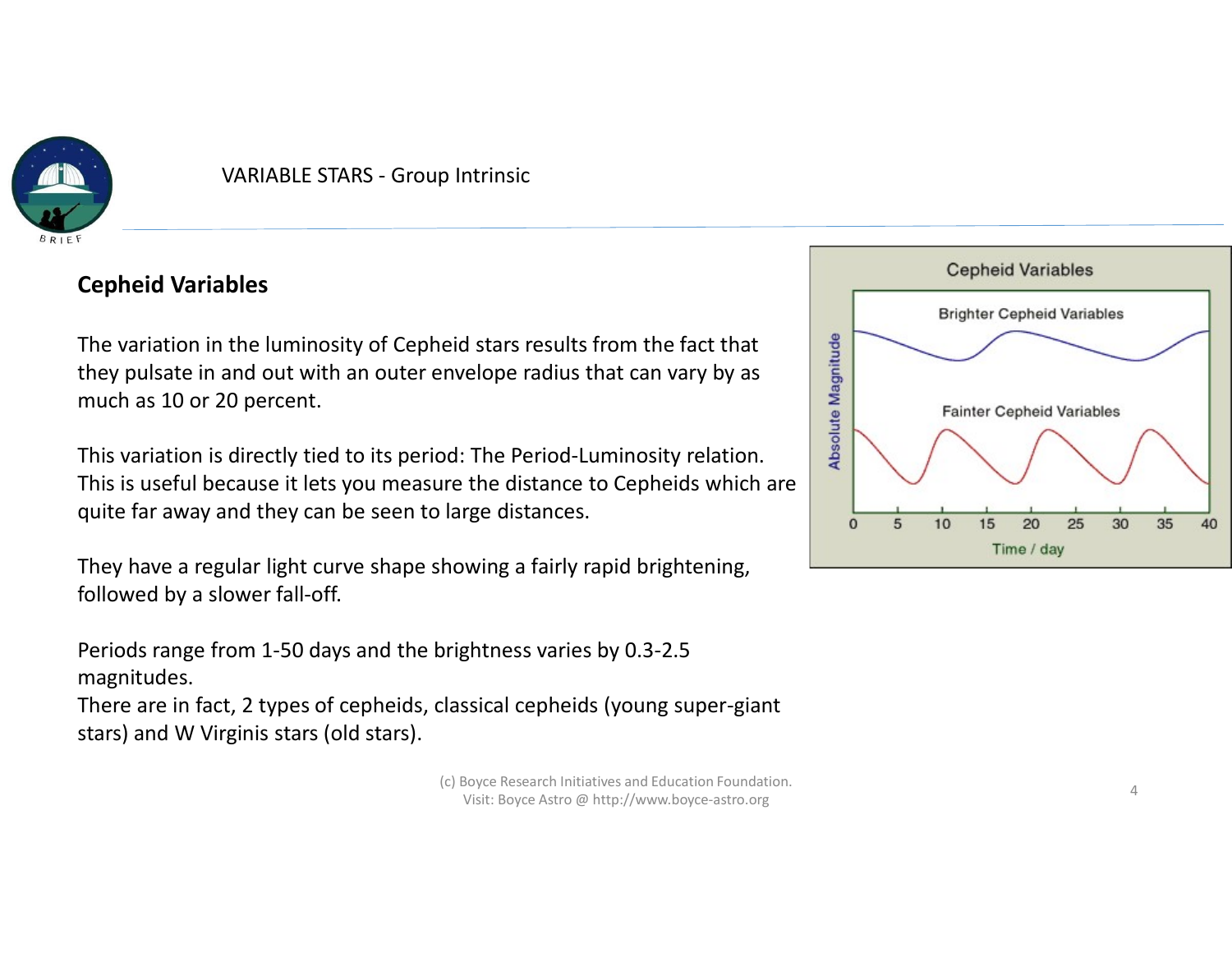

## Cepheid Variables

These stars are aging stars. They lie in a region of the HR diagram called the Instability Strip. A star becomes a Cepheid variable star (unstable to oscillations) several times before it dies. These stars are more massive than the sun.





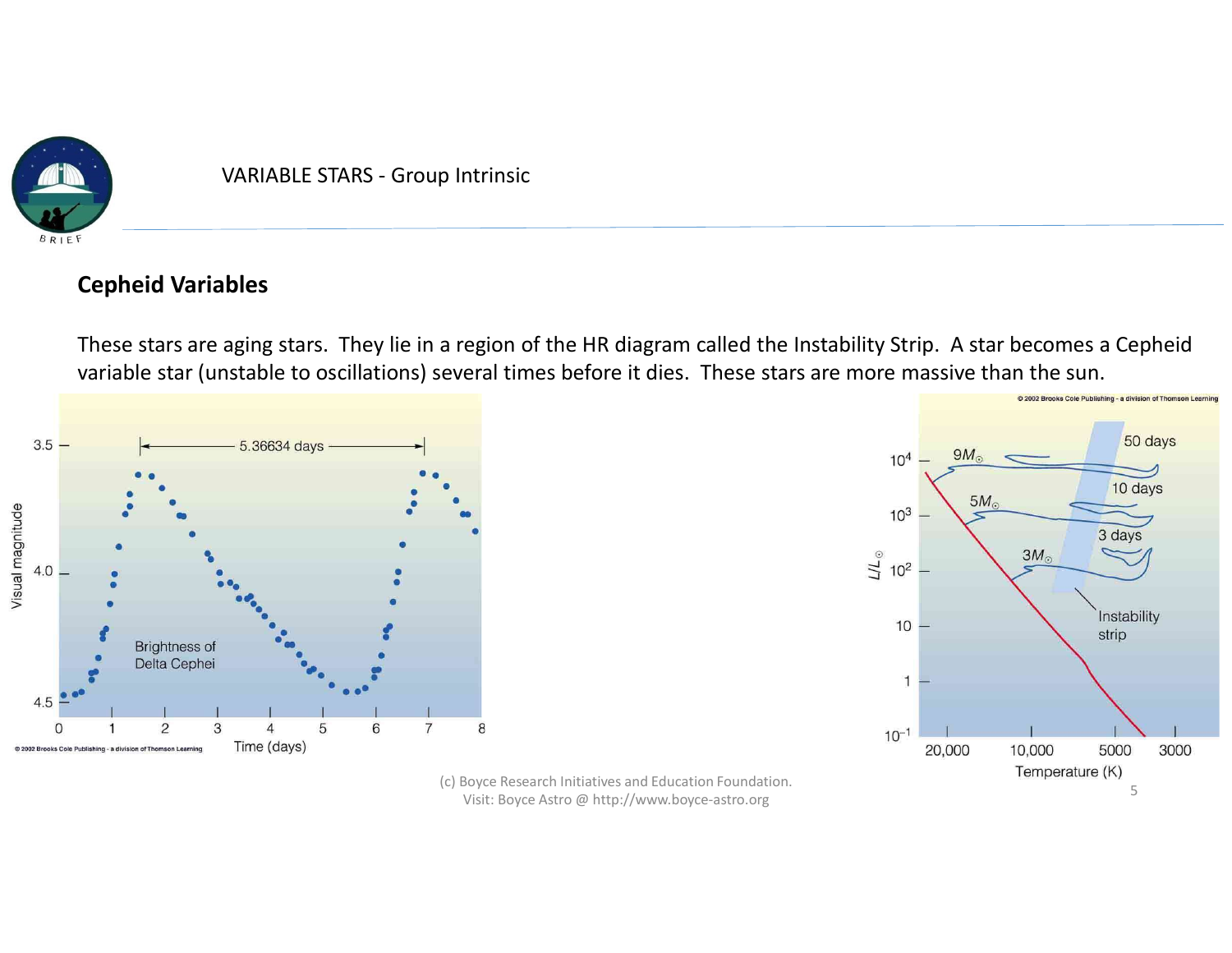

#### RR Lyrae

These stars have left the main sequence and are typically found  $\frac{1}{2}$ in Globular Clusters.

Given their HR Diagram position, along the horizontal branch, they are all roughly the same age, mass, luminosity, and at the same stage in their evolution.

They display a Period-Luminosity relationship similar to borizontal branch Cepheids, but on shorter timescales.

The P-L relationship has lead to an understanding of their Absolute magnitude. From this, using the distance modulus, a distance to the stars can be obtained.

$$
M - m = 5\log d - 5
$$

(c) Boyce Research Initiatives and Education Foundation. Visit: Boyce Astro @ http://www.boyce-astro.org <sup>6</sup>



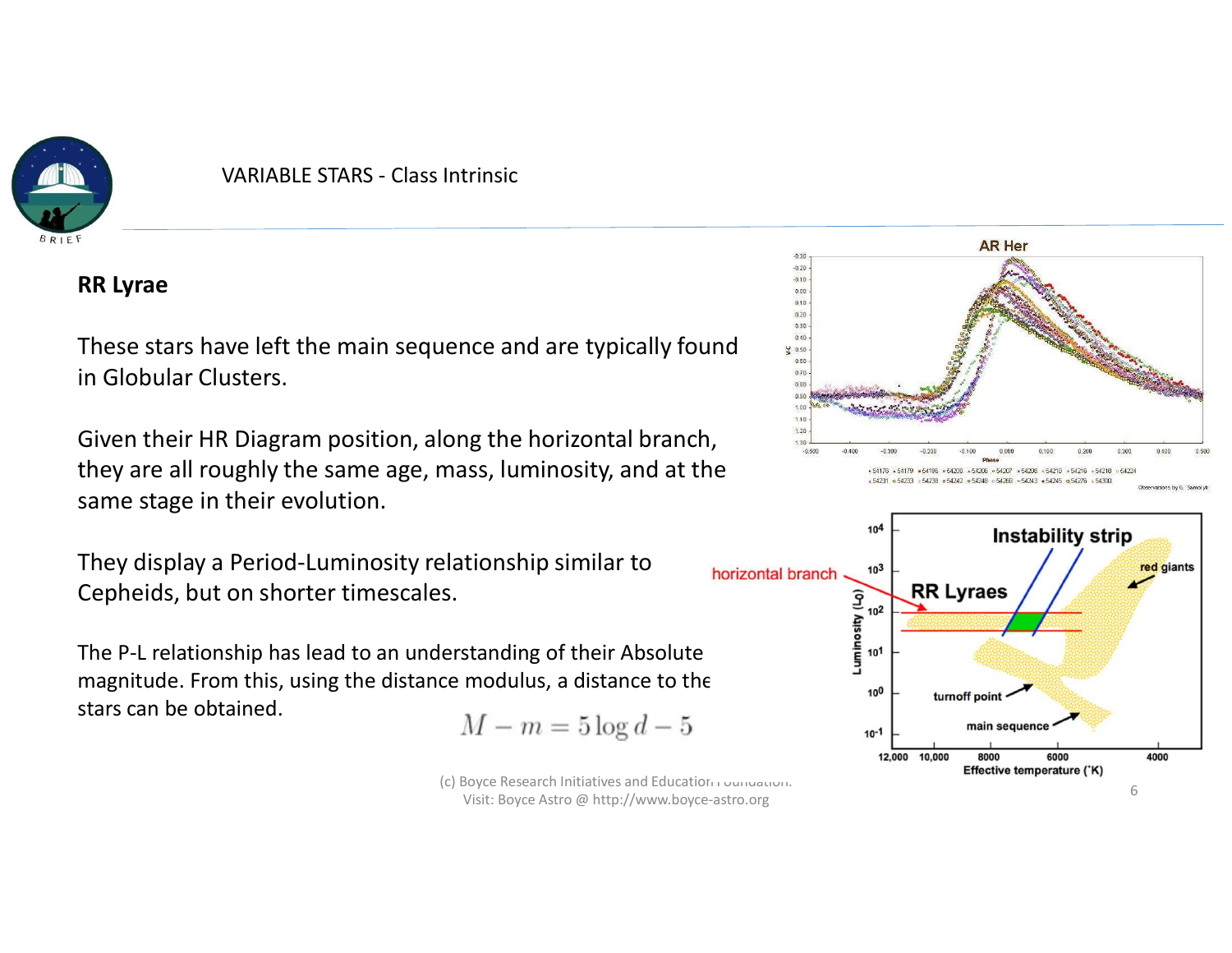

VARIABLE STARS - Class Intrinsic<br>
variable Stars - Class Intrinsic<br>
variable stars and the stars of the stars of the stars of the stars of the stars and the stars are stars and<br>
variable stars and the stars are stars and t

# Period-Luminosity Relationship

<sup>\*</sup><br>The first P-L was discovered for Cepheid variables by Henrietta Leavitt.

She found that Cepheids with longer periods appeared brighter than  $\frac{2}{3}$ <br>those with shorter ones. Since the stars were at essentially the same those with shorter ones. Since the stars were at essentially the same  $\frac{2}{3}$ distance, the P-L was established. RR Lyrae also demonstrate a P-L.



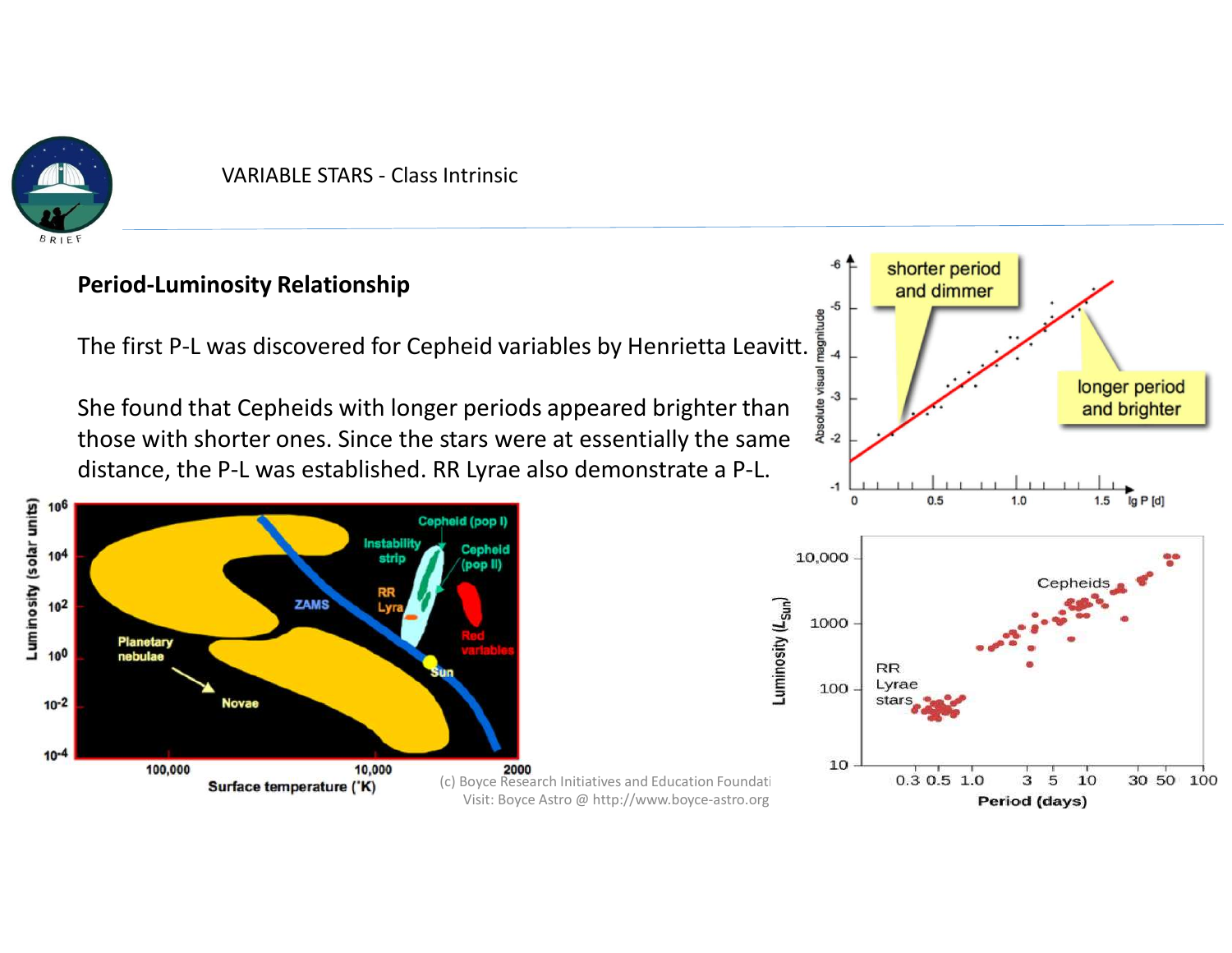

## Long Period Variables

These are stars with irregular light curves and periods ranging from 80-1,000 days. Magnitudes can vary VARIABLE STARS - Group Intrinsic<br>
Long Period Variables<br>
These are stars with irregular light curves and periods ranging fr<br>
between 2.5 – 5.0 magnitudes.<br>
Mira is the central case. 13-lightyear long tail found in ultravio

Mira is the central case. 13-lightyear long tail found in ultraviolet wavelengths.

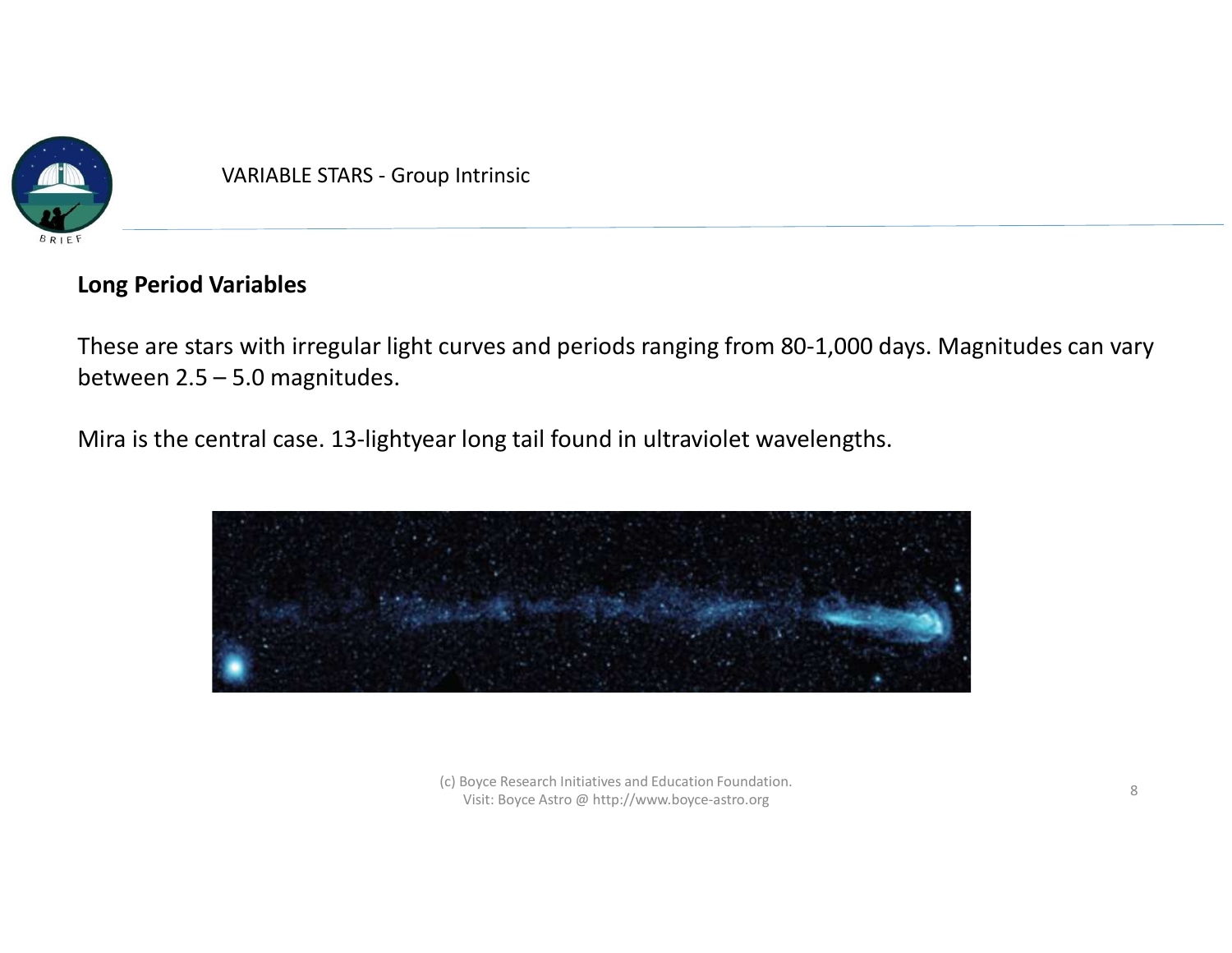

# Erupting Variables

Stars that have occasional violent outbursts caused by thermonuclear processes either in their surface layers or deep inside their interiors.

There are no regular pulsations but instead sudden outbursts where material is ejected out into space.

Examples include: Supernovae, Recurrent Novae, and Cataclysmic Variables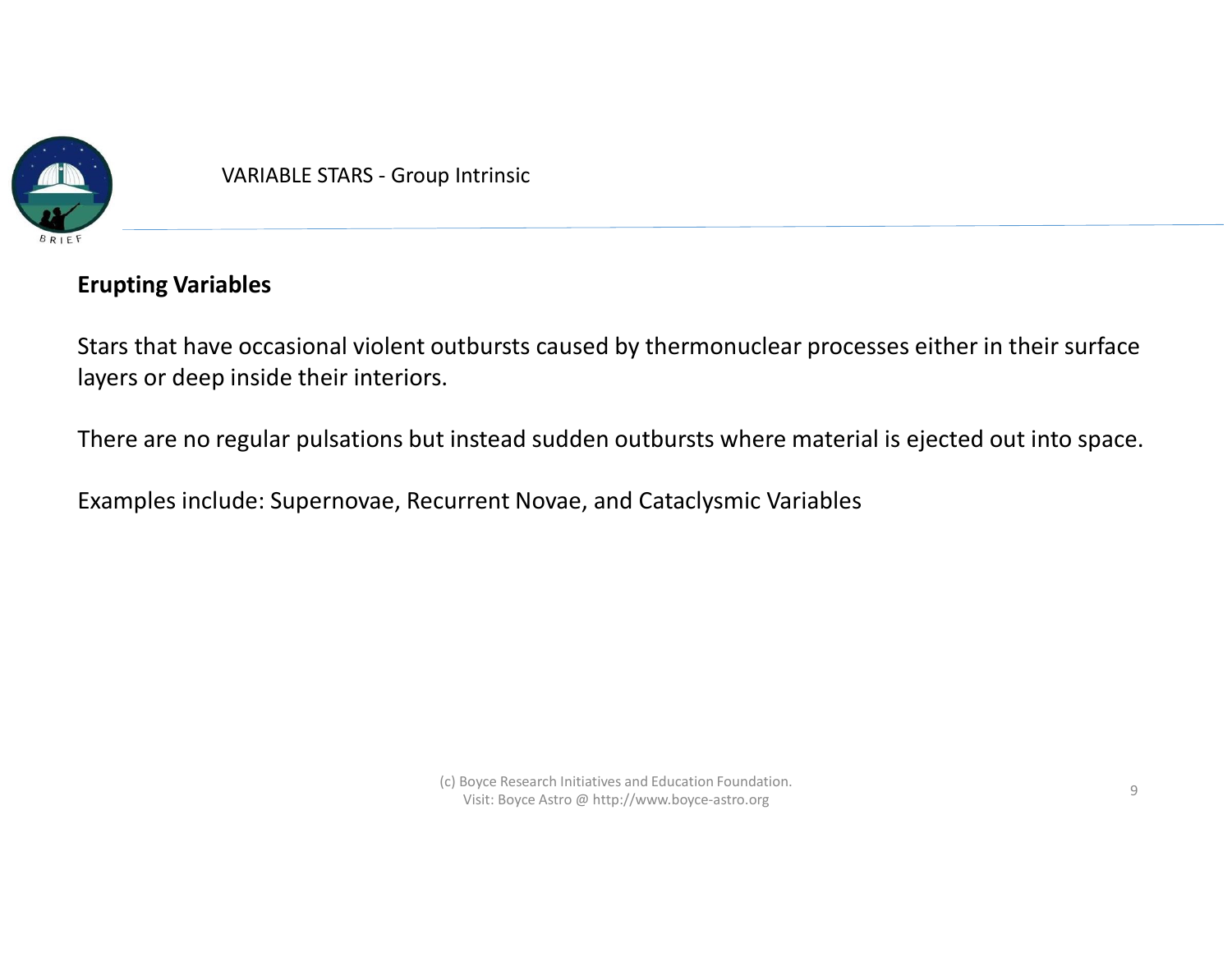

VARIABLE STARS - Group Intrinsic<br>
Fiables<br>
Fiables

#### Cataclysmic Variables

These are stars in a binary system where stellar material flows from a red dwarf star **The Spot Spot** onto an accretion disk surrounding a white dwarf companion.

The flow is not constant but starts and stops. During the "quiet" periods, hydrogenrich material from the normal star builds up on the surface of the white dwarf. When mass reaches a critical level, the material ignites as the white dwarf blows off the accreted outer layer.

Light curves show rapid outbursts followed by a calming down, and quiet period in between. The length of the quiet period is directly related to the intensity of the burst.

Luminosities can vary by as much as 17 magnitudes. Recurring Novae demonstrate less than 10 magnitudes of variation.

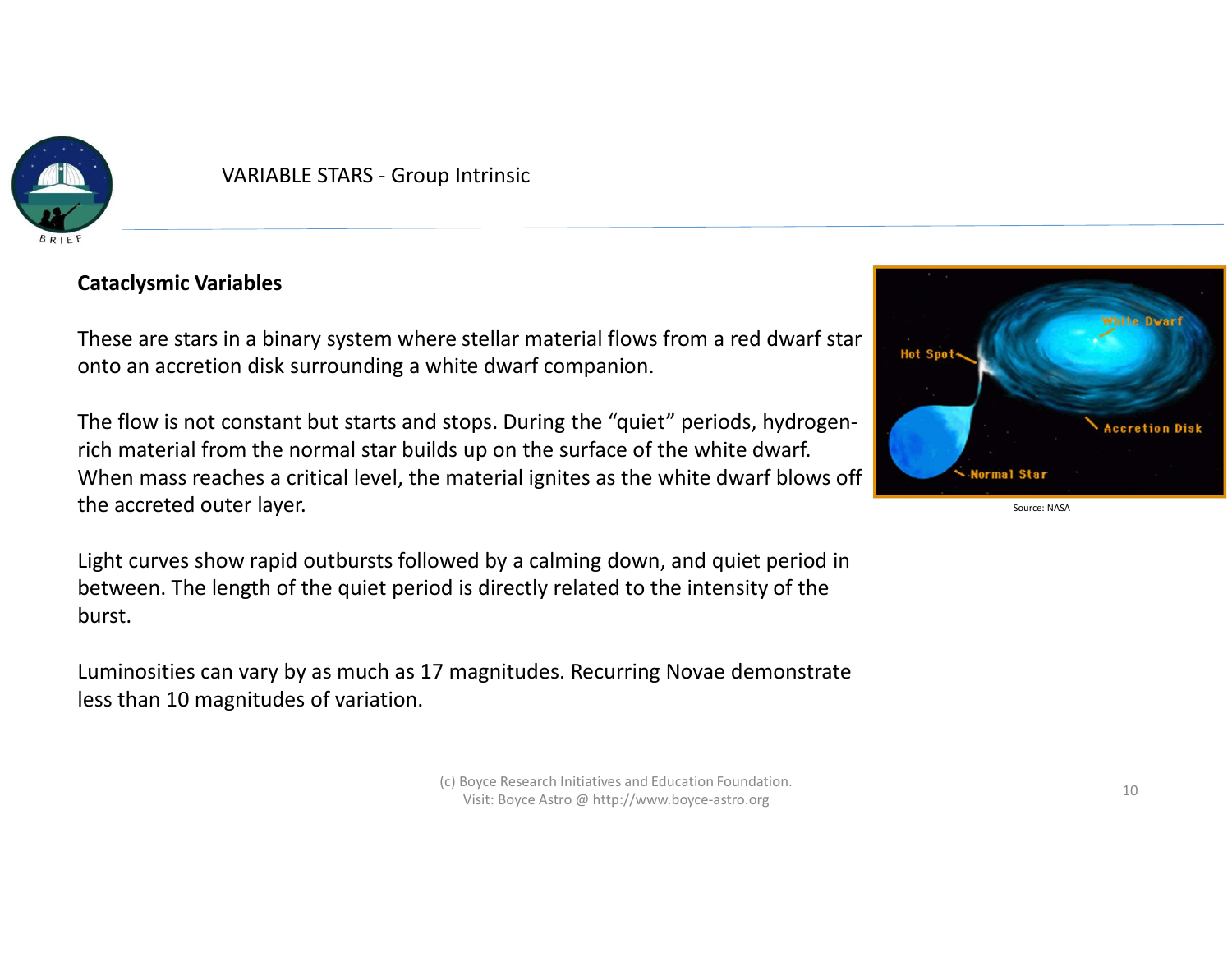

#### Summary

In this lesson we have reviewed the class of variable stars known as Intrinsic.

The characteristics of this class is that internal processes in STARS stellar evolution is driving the changes.